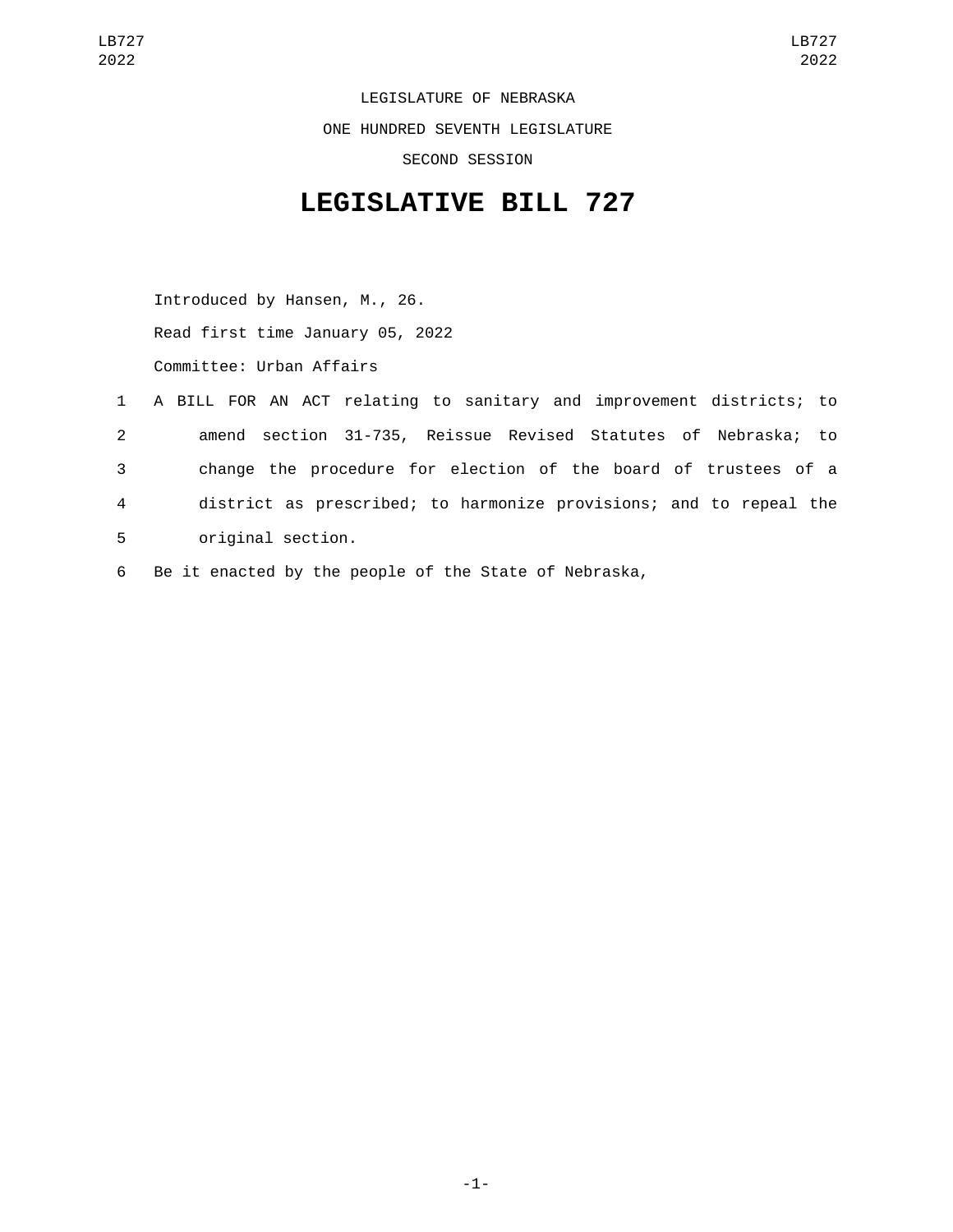Section 1. Section 31-735, Reissue Revised Statutes of Nebraska, is 2 amended to read:

 31-735 (1) On the first Tuesday after the second Monday in September which is at least fifteen months after the judgment of the district court creating a sanitary and improvement district and on the first Tuesday after the second Monday in September each two years thereafter, the board of trustees shall cause a special election to be held, at which election a board of trustees shall be elected. The board of trustees shall have five members except as provided in subsection (2) of this section. Each member elected to the board of trustees shall be elected to a term of two years and shall hold office until such member's successor is elected and qualified. Any person desiring to file for the office of trustee may file for such office with the election commissioner, or county clerk in counties having no election commissioner, of the county in which the greater proportion in area of the district is located not later than fifty days before the election. If such person will serve on the board of trustees as a designated representative of a limited partnership, general partnership, limited liability company, public, private, or municipal corporation, estate, or trust which owns real estate in the district, the filing shall indicate that fact and shall include appropriate documentation evidencing such fact. No filing fee shall be required. A person filing for the office of trustee to be elected at the election held four years after the first election of trustees and each election 24 thereafter shall designate whether such person he or she is a candidate 25 for election by the resident owners of such district or whether he or she is a candidate for election by all of the owners of real estate located in the district. If a person filing for the office of trustee is a designated representative of a limited partnership, a general partnership, a limited liability company, a public, private, or municipal corporation, an estate, or a trust which owns real estate in the district, the name of such entity shall accompany the name of the

-2-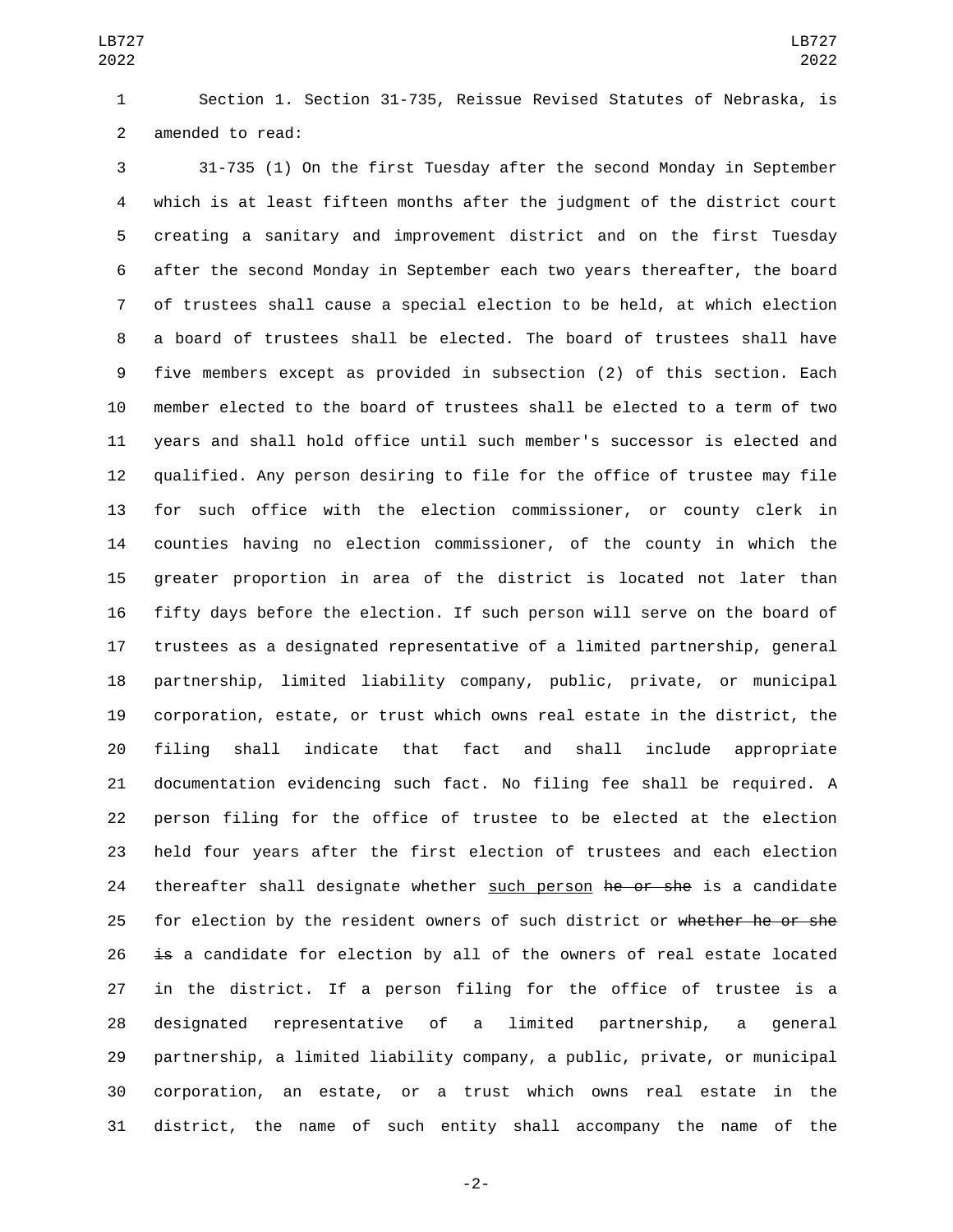candidate on the ballot in the following form: (Name of candidate) to represent (name of entity) as a member of the board. The name of each 3 candidate shall appear on only one ballot.

 The name of a person may be written in and voted for as a candidate for the office of trustee, and such write-in candidate may be elected to the office of trustee. A write-in candidate for the office of trustee who will serve as a designated representative of a limited partnership, a general partnership, a limited liability company, a public, private, or municipal corporation, an estate, or a trust which owns real estate in the district shall not be elected to the office of trustee unless (a) each vote is accompanied by the name of the entity which the candidate will represent and (b) within ten days after the date of the election the 13 candidate provides the county clerk or election commissioner or county 14 clerk with appropriate documentation evidencing the candidate's his or 15 her representation of the entity. Votes cast which do not carry such 16 accompanying designation shall not be counted.

 A trustee shall be an owner of real estate located in the district or shall be a person designated to serve as a representative on the board of trustees if the real estate is owned by a limited partnership, a general partnership, a limited liability company, a public, private, or municipal corporation, an estate, or a trust. Notice of the date of the election shall be mailed by the clerk of the district not later than sixty-five days prior to the election to each person who is entitled to vote at the election for trustees whose property ownership or lease giving a right to vote is of record on the records of the register of deeds as of a date designated by the election commissioner or county clerk, which date shall be not more than eighty days prior to the 28 election.

 (2)(a) For any sanitary and improvement district, a person whose ownership or right to vote becomes of record or is received after the date specified pursuant to subsection (1) of this section may vote when

-3-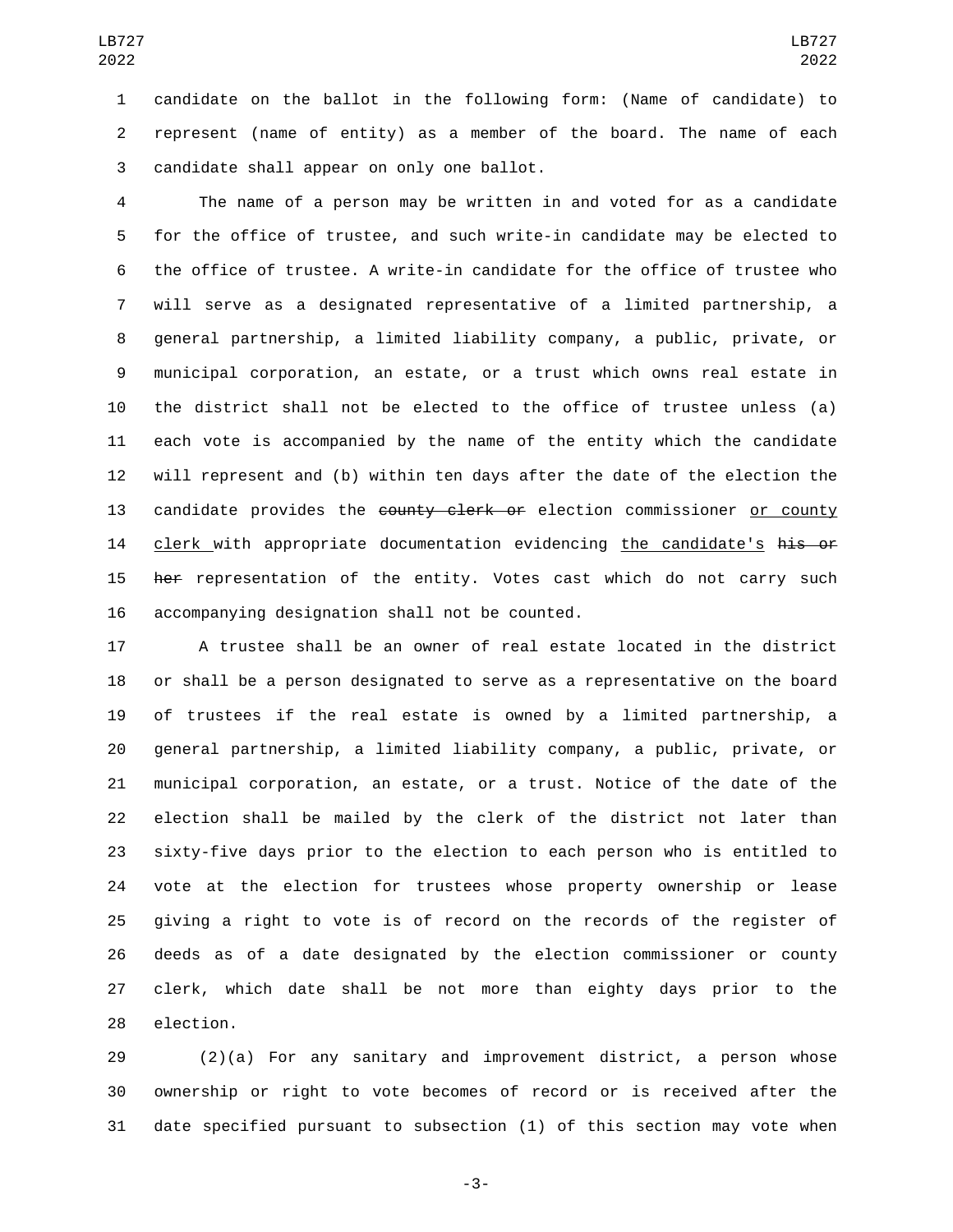1 such person establishes the his or her right to vote to the satisfaction of the election board. At the first election and at the election held two years after the first election, any person may cast one vote for each trustee for each acre of unplatted land or fraction thereof and one vote 5 for each platted lot which such person he or she may own in the district.

 (b) This subdivision applies to a district until the board of trustees amends its articles of association pursuant to subdivision (2) (d) of this section. At the election held four years after the first election of trustees, two members of the board of trustees shall be elected by the legal property owners resident within such sanitary and improvement district and three members shall be elected by all of the owners of real estate located in the district pursuant to this section. Every resident property owner may cast one vote for a candidate for each office of trustee to be filled by election of resident property owners only. Such resident property owners may also each cast one vote for each acre of unplatted land or fraction thereof and for each platted lot owned within the district for a candidate for each office of trustee to be filled by election of all property owners. For each office of trustee to be filled by election of all property owners of the district, every legal property owner not resident within such sanitary and improvement district may cast one vote for each acre of unplatted land or fraction thereof and 22 one vote for each platted lot which such legal property owner he or she 23 owns in the district. At the election held six eight years after the first election of trustees and at each election thereafter, three members of the board of trustees shall be elected by the legal property owners resident within such sanitary and improvement district and two members shall be elected by all of the owners of real estate located in the 28 district pursuant to this section<del>, and at the election held six years</del> after the first election of trustees and at each election thereafter, three members of the board of trustees shall be elected by the legal property owners resident within such sanitary and improvement district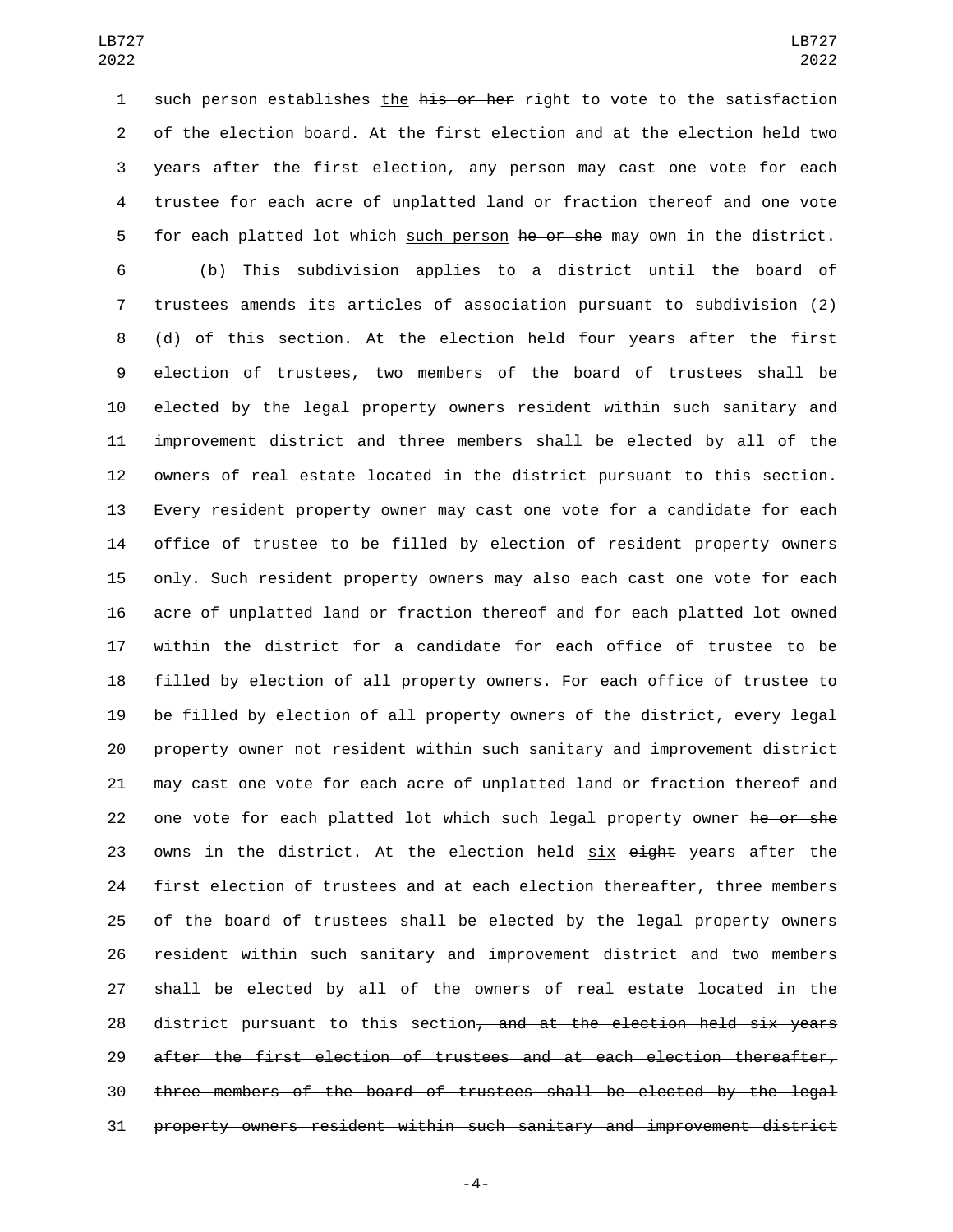and two members shall be elected by all of the owners of real estate 2 <del>located in the district pursuant to this section</del>. If there are not any legal property owners resident within such district or if not less than ninety percent of the area of the district is owned for other than residential uses, the five members shall be elected by the legal property owners of all property within such district as provided in this section.

 (c) Any public, private, or municipal corporation owning any land or lot in the district may vote at an election the same as an individual. If more than fifty percent of the homes in any sanitary and improvement district are used as a second, seasonal, or recreational residence, the owners of such property shall be considered legal property owners resident within such district for purposes of electing trustees. For purposes of voting for trustees, each condominium apartment under a condominium property regime established prior to January 1, 1984, under the Condominium Property Act or established after January 1, 1984, under the Nebraska Condominium Act shall be deemed to be a platted lot and the lessee or the owner of the lessee's interest, under any lease for an initial term of not less than twenty years which requires the lessee to pay taxes and special assessments levied on the leased property, shall be deemed to be the owner of the property so leased and entitled to cast the vote of such property. When ownership of a platted lot or unplatted land is held jointly by two or more persons, whether as joint tenants, tenants in common, limited partners, members of a limited liability company, or any other form of joint ownership, only one person shall be entitled to cast the vote of such property. The executor, administrator, guardian, or trustee of any person or estate interested shall have the right to vote. No corporation, estate, or irrevocable trust shall be deemed to be a resident owner for purposes of voting for trustees. Should two or more persons or officials claim the right to vote on the same tract, the election board shall determine the party entitled to vote. Such board shall select one of their number chairperson and one of their number

-5-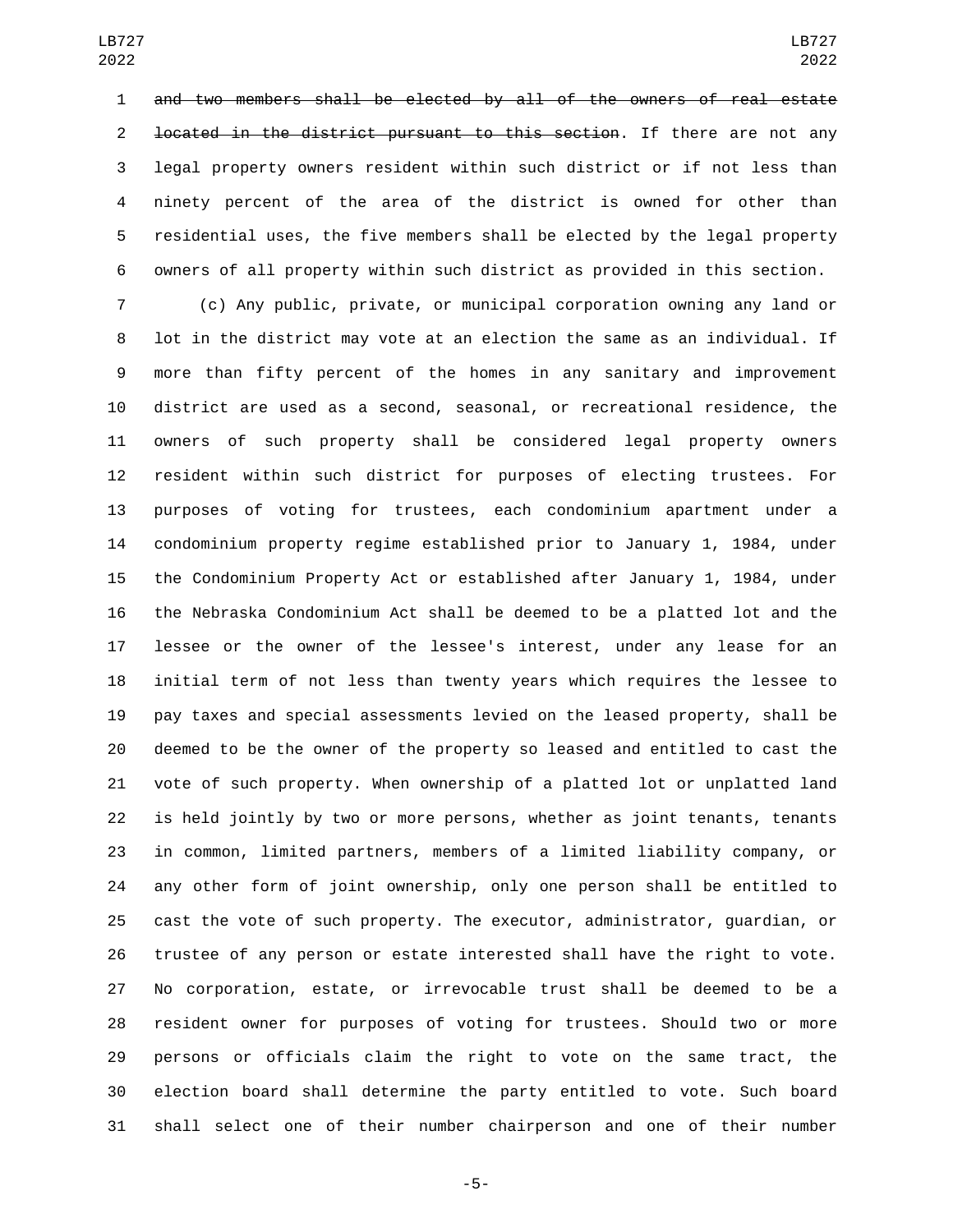clerk. In case of a vacancy on such board, the remaining trustees shall fill the vacancy on such board until the next election.

 (d) For any sanitary and improvement district which has been in existence for at least ten years, which has less than seventy property owners entitled to vote for trustees, which has at least two resident property owners, and in which less than ten percent of the area of the district is owned for other than residential uses, the board of trustees may amend its articles of association as provided in section 31-740.01 to provide for a reduction in the number of trustees on the board from five members to three members to be effective at the beginning of the term of office for the board of trustees elected at the next election. At the next election and at each election thereafter, two members of the board of trustees shall be elected by the legal property owners resident within such sanitary and improvement district and one member shall be elected by all of the owners of real estate located in the district pursuant to this section. Every resident property owner may cast one vote for a candidate for each office of trustee to be filled by election of resident property owners only. Such resident property owners may also each cast one vote for each acre of unplatted land or fraction thereof and for each platted lot owned within the district for a candidate for the office of trustee to be filled by election of all property owners. For the office of trustee to be filled by election of all property owners of the district, every legal property owner not resident within such sanitary and improvement district may cast one vote for each acre of unplatted land or 25 fraction thereof and one vote for each platted lot which such legal 26 property owner he or she owns in the district.

 (3) The election commissioner or county clerk shall hold any election required by subsection (1) of this section by sealed mail ballot by notifying the board of trustees on or before July 1 of a given year. The election commissioner or county clerk shall, at least twenty days prior to the election, mail a ballot and return envelope to each person

-6-